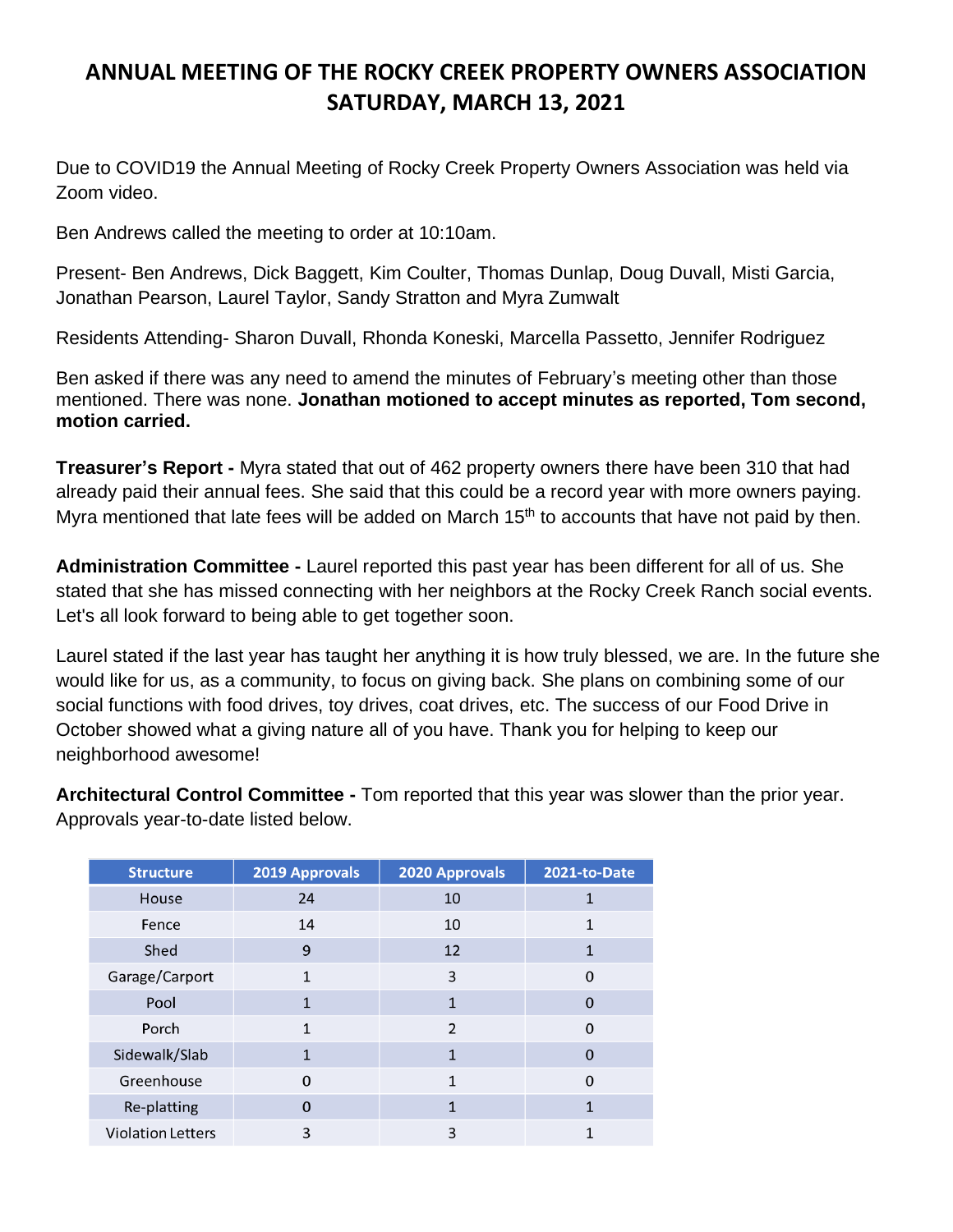**Finance Committee -** Sandy reviewed the approved budget for 2021.

| 2021 Budget                             |             |
|-----------------------------------------|-------------|
| Total Income - Assessments Only         | 41,620.00   |
| <b>Administrative Expense</b>           |             |
| Filing of Liens                         | 300.00      |
| Gifts/Memorials                         | 75.00       |
| <b>Legal Fees</b>                       | 1,525.00    |
| <b>Office Manager</b>                   | 6.000.00    |
| <b>Office Supplies</b>                  | 850.00      |
| <b>POA Functions</b>                    | 1,160.00    |
| <b>Postage and Delivery</b>             | 1,000.00    |
| <b>Printing and Reproduction</b>        | 100.00      |
| Taxes Paid & Prep                       | 150.00      |
| Website                                 | 400.00      |
| <b>Total Administrative Expense</b>     | 11,560.00   |
| <b>Operating Expense</b>                |             |
| Electricity                             | 4,300.00    |
| Property & Liability Insurance          | 7,300.00    |
| <b>Property Taxes</b>                   | 600.00      |
| Telecommunications                      | 2,900.00    |
| <b>Trash Service</b>                    | 425.00      |
| <b>Water &amp; Sewer</b>                | 1,200.00    |
| <b>Total Operating Expense</b>          | 16,725.00   |
| <b>Park Expense</b>                     |             |
| Caretaker                               | 3,600.00    |
| <b>Clubhouse Supplies</b>               | 500.00      |
| Landscaping and Groundskeeping          | 2,500.00    |
| Pool Service                            | 5,500.00    |
| Repairs and Improvements                | 3,600.00    |
| <b>Total Park Expense</b>               | 15,700.00   |
| <b>Total All Expenses</b>               | 43,985.00   |
| Net Ordinary Income                     | $-2,365.00$ |
| Other Income - Fees & Interest Budgeted | 1,900.00    |
| <b>Total Net Income</b>                 | $-465.00$   |

**Operations Committee –** Jonathan reported that another year has passed, and he hopes everyone in the neighborhood is doing well.

This year there has been some great upgrades to the park. A school bus was added to the playground as well as a new backboard to replace the broken basketball goal. Unfortunately we experienced some vandalism and we are going to have to replace the backboard again. Please, we ask that everyone respect all the amenities our park has to offer.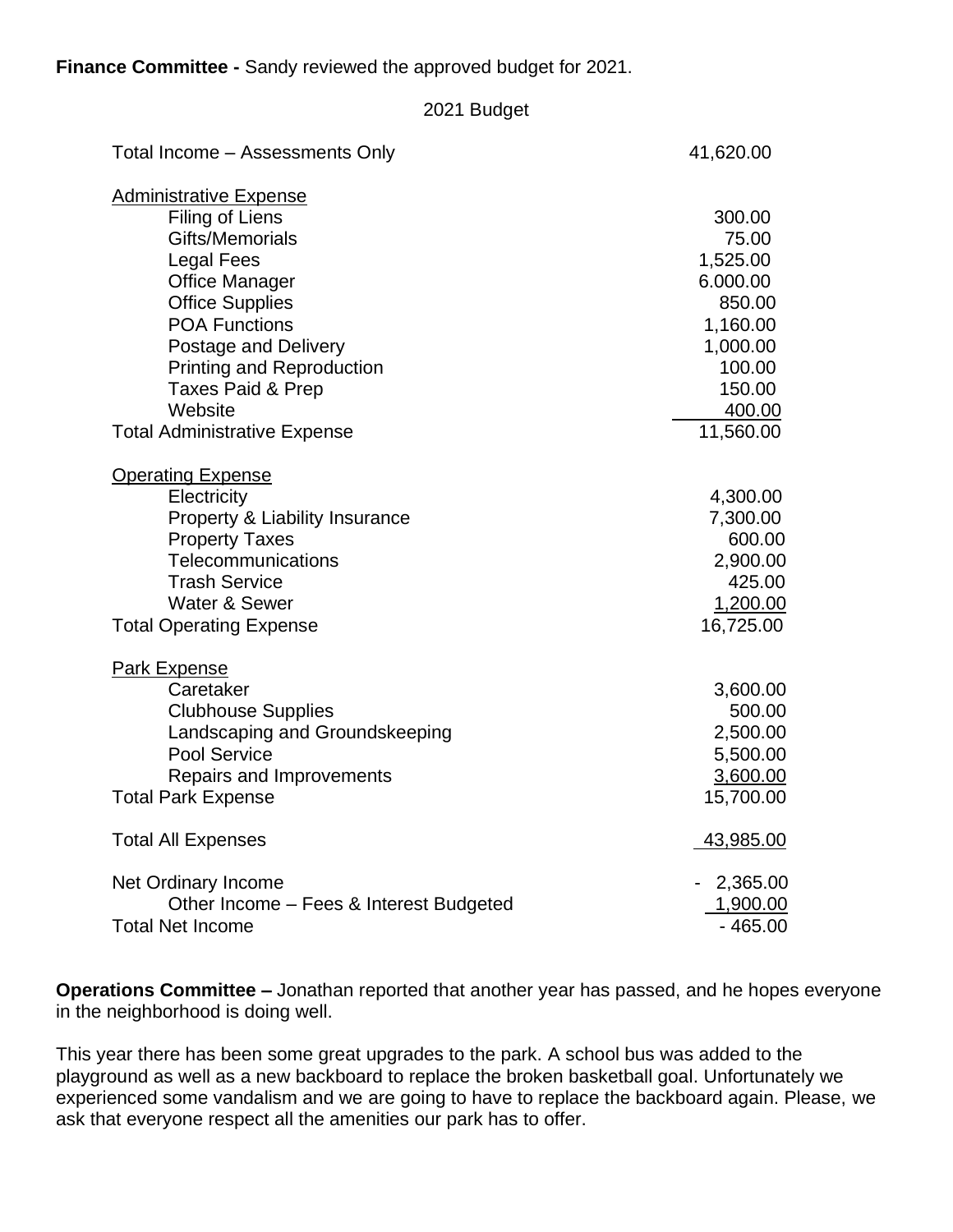He also reported that a new key pad system was installed at the front gate and we are in the process of adding a keypad to the pool gate for extra security. At the pool we upgraded our cleaning service with our pool contractor. The result was a nice, clean pool all summer long.

Recently a locking mailbox was put up by the front gate and "No Open Carry" signs were posted at the front and back entrance to the park.

Jonathan reported that the board is in the process of upgrading the camera system. We are considering adding cameras at the playground, basketball court and volleyball area. This would make our park safer and deter vandalism. If you see vandalism, please report it to Jonathan so that he may get the proper authorities involved.

**Rules Committee -** Misti reported as we close out our fiscal year of 2020/2021, I want to say a big thank you to the community and everyone on the Rules Committee. With COVID this year was challenging on many levels. This year the Rules Committee was able to approve and updated the Park and Pool Policy. I look forward to seeing the continued growth of the community!

**State of the Association -** Ben welcomed those attending. He stated it's been a challenging year, to say the least. A year ago, we had to curtail our annual meeting because of COVID-19 and we haven't had an in-person meeting since. Hopefully, with more and more people getting vaccinated, we will be, more or less, back to normal in a month or two.

He wanted to thank all the board members and other volunteers for all of their hard work. Many of them have put in a lot of volunteer hours, in addition to meetings, maintaining the facilities and keeping the POA running smoothly. He stated frankly, without volunteers we wouldn't be able to do all of the things that make our neighborhood such a great place to live.

He thanked our two new board member candidates for stepping up when asked to serve, Rhonda Koneski and Jennifer Rodriguez.

Ben stated that you can see from the committee reports, everything has been running smoothly over the last year. Our finances are in good shape, and we haven't had any major issues come up. With a little luck, he thinks we'll have another good year this year.

Myra reported on the election returns. All ballots were counted and verified. Candidates re-elected for 2021-2023 term were Ben Andrews, Kim Coulter and Laurel Taylor. New candidates voted for 2021- 2023 term were Rhonda Koneski and Jennifer Rodriguez.

**Open Forum -** Jonathan asked what could we do about the 18-wheeler with a flatbed trailer that is parked on Desiree next to an empty lot. He stated that it has been there for three days and has cones around it and it is facing the wrong way. Jonathan wanted to know if there is anything in the Bylaws or if we could send out a violation letter. Rhonda read the Bylaws that pertain to heavy equipment. Doug asked if the rules for businesses would apply. Ben stated that there is a rule about heavy equipment being stored on lots but since this was on public property that a complaint should be sent to the Comal County Sherriff's Office. He stated we only deal with control on private property. He also stated that unless we knew who's truck it was, we didn't know who to send a letter to. Jennifer stated that there was an abandoned vehicle on Desiree and the CCSO had it towed. Laurel commented to Jonathan to just call the CCSO and let them handle it.

Marcella asked since the Governor lifted restrictions would the clubhouse be open again and what is our policy going to be. Ben stated that our clubhouse has been open we are just at a 50% occupancy.